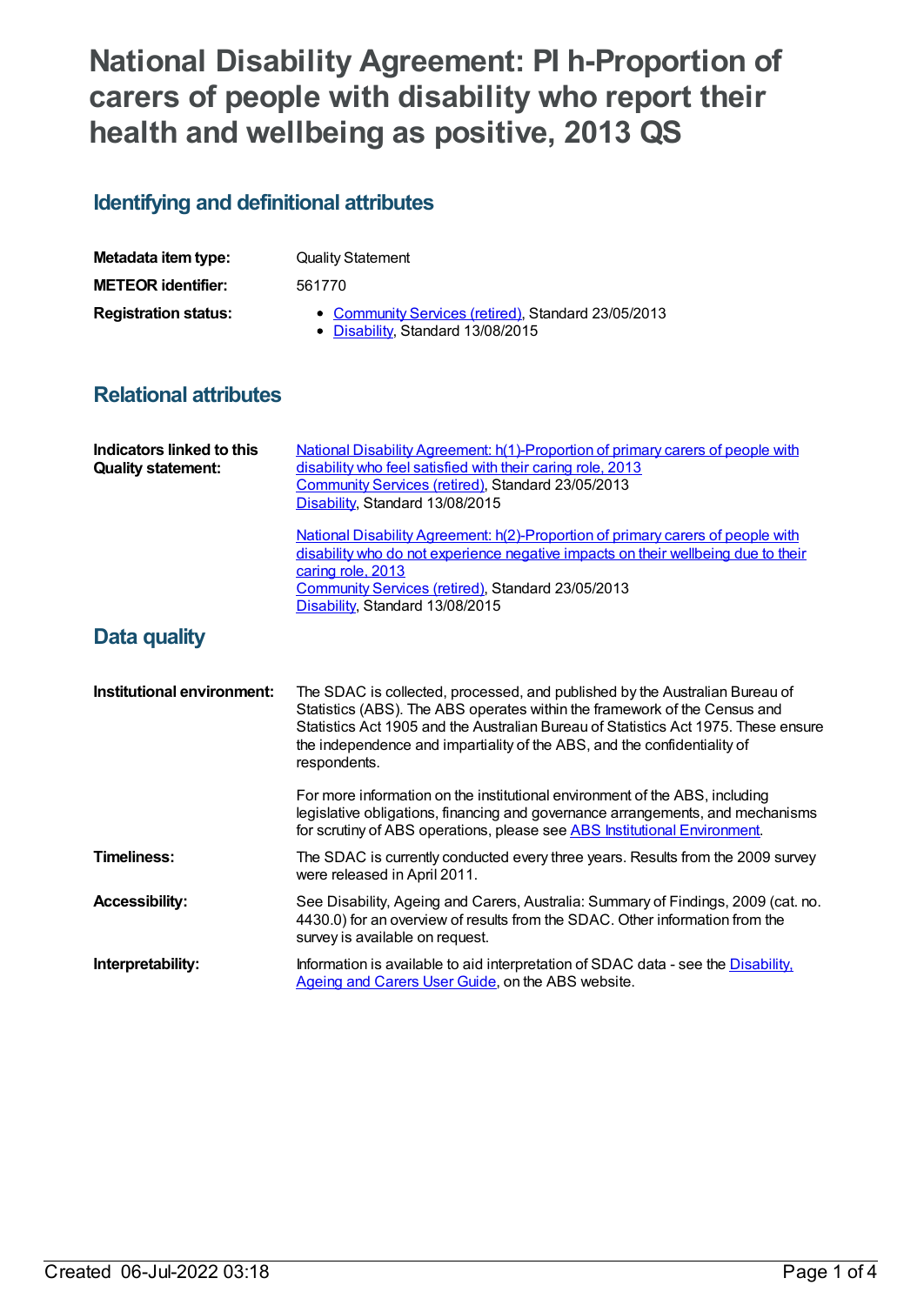**Relevance:** The SDAC collects information about primary carers and non-primary carers of people with disabilities.

> A primary carer is a person who provides the most informal assistance, in terms of help or supervision, to a person with one or more disabilities. The assistance has to be ongoing, or likely to be ongoing, for at least six months and be provided for one or more of the core activities (communication, mobility and self-care). In this survey, primary carers only include persons aged 15 years and over for whom a personal interview was conducted.

> Persons who confirm they are the primary carer of a person with disability are asked about the assistance they provide, the assistance they can call on, and their employment experience. They are also asked to complete a self-enumeration form which collects information about their attitudes to, and experience of, their caring role. Where the carer has more than one recipient of care, the information collected in the personal interview and self-enumeration form is in regard to the person who the carer considers receives the most care and attention from him/her (the main recipient of care).

The denominator for this indicator relates to a subpopulation of primary carers identified in the SDAC. This consists of primary carers with main recipient of care aged:

- 0-64 years, or
- 65 years and over, but only where the carer is also caring for someone aged 0-64 years who lives with the carer and the recipient aged 0-64 years has a profound or severe core activity limitation.

As age and disability status are collected or derived from information provided in interviews with the responsible adult and/or the recipient of care, these data items are only available for recipients of care (other than the main recipient of care) where the recipient lives with the carer. Therefore, the data may exclude some primary carers who would otherwise be in-scope if age and disability status information was available for all their recipients of care.

Data for this indicator are available for primary carers only.

In the SDAC carer self-enumeration form, primary carers are asked whether they have experienced a number of specific physical or emotional effects as a result of their caring role:

- 1. Physical or emotional well-being has changed
- 2. Feel satisfied
- 3. Feel weary or lack energy
- 4. Frequently feel worried or depressed
- 5. Frequently feel angry or resentful
- 6. Have been diagnosed as having a stress-related illness
- 7. None of the above

The numerator for measure h.i relates to those primary carers who answered positively to category 2 above (i.e. reported feeling satisfied as a result of their caring role).

The numerator for measure h.ii relates to those primary carers who did not answer positively to at least one of categories 3-6 above (i.e. did not report frequently feeling worried, depressed, angry or resentful; did not report feeling weary or lacking energy; and did not report having been diagnosed with a stress related illness due to their caring role).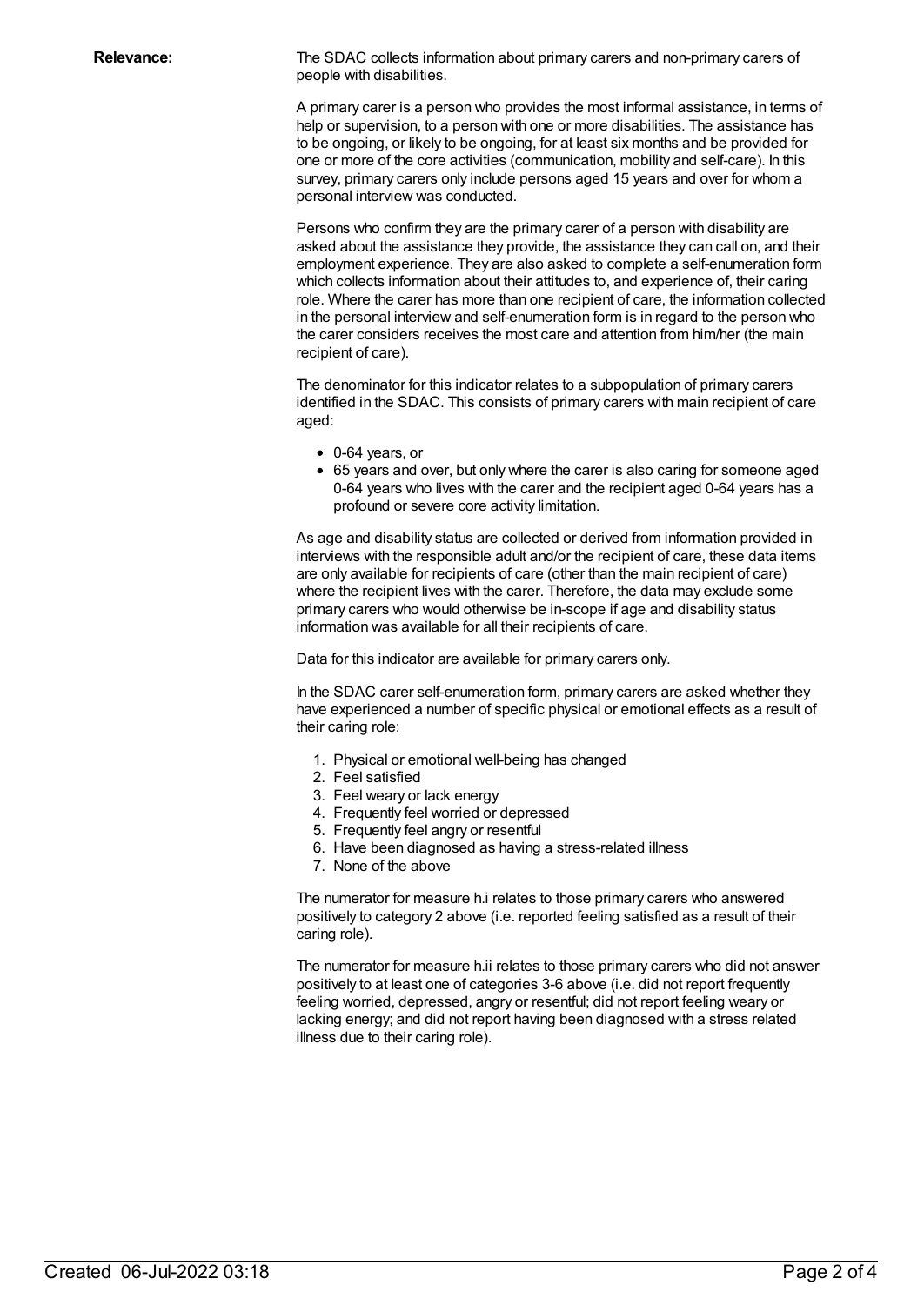**Accuracy:** The 2009 SDAC response rate for private dwellings was 89.9 per cent, and for establishments was 90.9 per cent. SDAC data are weighted to account for nonresponse.

> The SDAC is conducted in all states and territories including people in both private and non-private dwellings (including cared-accommodation establishments) but excluding those in gaols and correctional institutions and very remote areas. The exclusion of persons usually resident in very remote areas has a small impact on estimates, except for the Northern Territory, where such persons make up a relatively large proportion of the population. For more information on SDAC scope and coverage, see the [Disability,](http://www.abs.gov.au/AUSSTATS/abs@.nsf/productsbyCatalogue/AD3B3FB7F90EB3D4CA2570B500830B64?OpenDocument) Ageing and Carers User Guide on the ABS website.

Being drawn from sample surveys, data for this indicator is subject to sampling error. Sampling error occurs because a proportion of the population is used to produce estimates that represent the whole population. Sampling error can be reliably estimated as it is calculated based on the statistical methods used to design surveys.

This indicator has varied levels of sampling error, and in some cases data are not able to be provided for confidentiality and unreliability reasons. This particularly affects data for the Australian Capital Territory (ACT) and the Northern Territory (NT), and age/sex disaggregations for all states and territories. The SDAC sample in 2009 was double compared to 2003, and therefore data for 2003 may be subject to higher levels of sampling error than corresponding data in 2009.

Tables for measure h.i have relative standard errors (RSEs) for the numerator consistently 25 per cent or greater, with much of the data for the smaller states and territories having RSEs of 50 per cent or greater.

Tables for measure h.ii tend to have lower levels of sampling error.

Data with RSEs of 25 per cent to 50 per cent should be used with caution, and data with RSEs of 50 per cent or greater are considered too unreliable for general use.

The SDAC carer self-enumeration form is subject to an element of non-response, both to individual questions and to the questionnaire as a whole. For 2009, exclusion due to non-response accounted for 9.5 per cent of the in-scope population of primary carers for this indicator. The numerator and denominator for this indicator, and consequently the proportion, both exclude primary carers who did not provide any response to the question on physical or emotional effects of the caring role but who would otherwise have been in-scope.

Disability status is derived from information provided in interviews with the responsible adult and/or the recipient of care. In a small number of cases (about 1 per cent in 2009), the primary carer indicated that he/she provided assistance with core activities because of the main recipient's condition(s), however the recipient did not have a reported disability (was either not identified in the disability screening questions answered by the responsible adult or, in the personal interview, stated that he/she did not need assistance with core activities). These primary carers remain in the data.